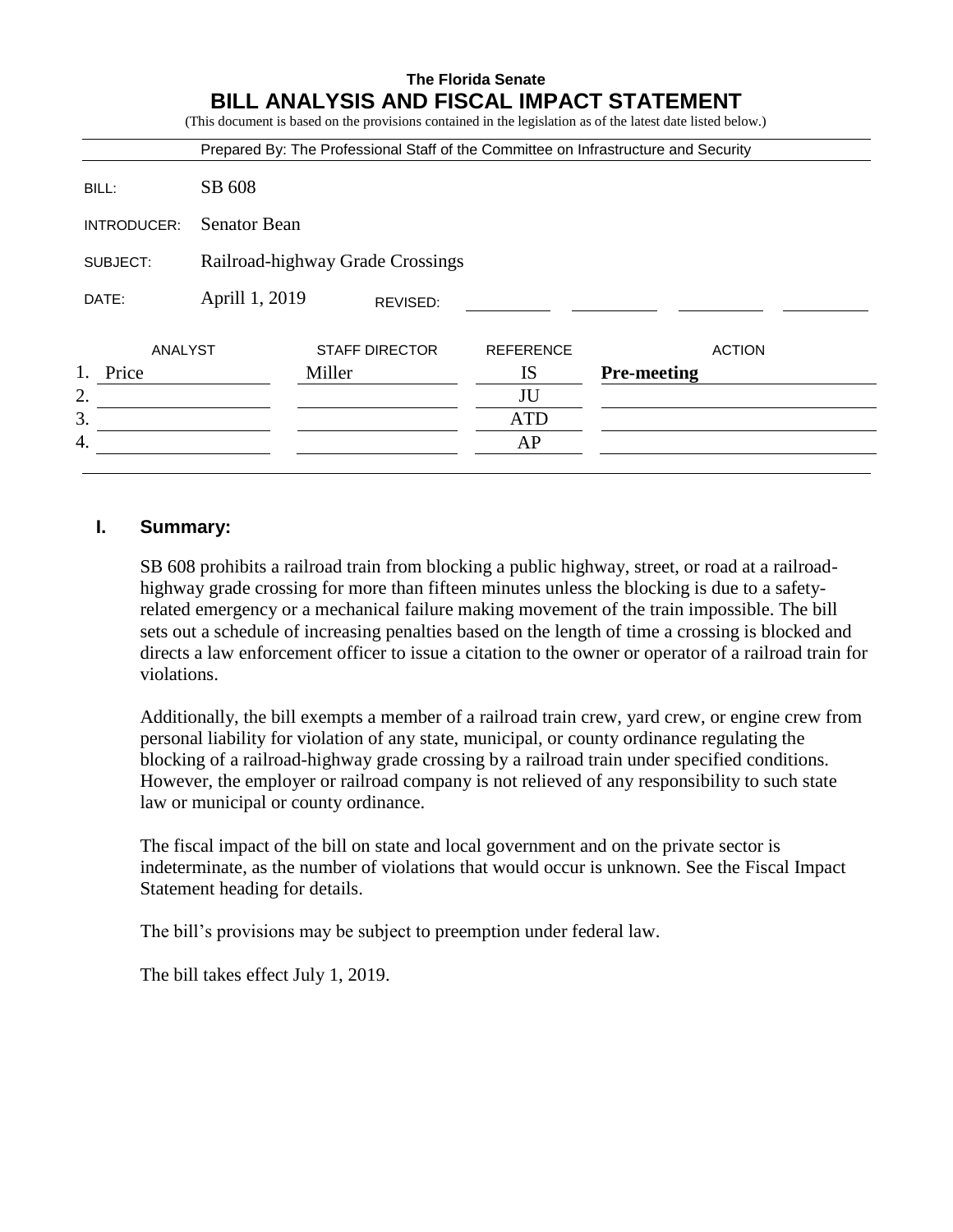# **II. Present Situation:**

## **Blocked Railroad-Highway Grade Crossings**

According to the Federal Railroad Administration (FRA), the duration of a blocked railroadhighway grade crossing<sup>1</sup> can range from only a limited time, for example, for a short passenger train traveling at relatively high speed, to hours after a grade crossing accident or a mechanical problem with a train.<sup>2</sup> The FRA has identified a number of reasons for trains to block crossings, and the reasons affect the length of time that a crossing is blocked.<sup>3</sup> The principal causes of blocked railroad-highway grade crossings according to the FRA are:

- Community growth around railroads;
- Growth in highway traffic, leading to increased traffic congestion and demand for more crossings;
- Growth in rail traffic, both freight and rail, leading to more trains using the crossings;
- Increased train length, leading to longer periods of delay for motor vehicles;
- Trains held in sidings on single-track rail lines, for example, to allow two trains proceeding in opposite directions to pass or to allow a faster train to overtake a slower train;
- Rail yards used to sort rail cars from arriving trains into departing trains and switching activities; 4 and
- Operational issues, such as the train being stopped due to mechanical reasons, being involved in a grade crossing accident with a motor vehicle, or because the crew has reached the federal hours of service limitations.<sup>5</sup>

The FRA has concluded: "Given the growth in both rail and highway traffic, it is likely that the problem of blocked crossings will increase in the future."<sup>6</sup>

## *Federal Regulation and Preemption*

No federal regulations specifically address the duration for which a railroad train may block a railroad-highway grade crossing. However, as noted by the FRA, the railroads have on occasion asserted that federal law preempts these state statutes and local ordinances on grounds that they are preempted under federal law. "For example, to clear a crossing in compliance with a State provision, a railroad might have to adjust either the speed or the length of its train, both of which are governed by Federal regulations. Likewise, a railroad might not be able to complete required air-brake testing at certain locations where doing so would block a crossing in violation of a

 $\overline{a}$ 

<sup>&</sup>lt;sup>1</sup> Section 335.141, F.S., defines "public railroad-highway grade crossing" as "a location at which a railroad track is crossed at grade by a public road."

<sup>2</sup> *See* Federal Railroad Administration, *Impact of Blocked Highway/Rail Grade Crossings On Emergency Response Services*, August 2006, at p. 5, available at [www.fra.dot.gov/Elib/Document/3572](http://www.fra.dot.gov/Elib/Document/3572) (last viewed March 29, 2019). While the study is dated and focused on emergency response services, the information relating to the causes of blocked railroad crossings appears to remain valid.

<sup>3</sup> *Id.*

<sup>&</sup>lt;sup>4</sup> A railway switch is generally the movement of a train or train car from one track to another. For a discussion of the different types of railway switches, *see* Agico Group, *What Is A Railway Switch?,* available at [http://www.railway](http://www.railway-fasteners.com/news/what-is-the-railway-switch.html)[fasteners.com/news/what-is-the-railway-switch.html](http://www.railway-fasteners.com/news/what-is-the-railway-switch.html) (last viewed March 29, 2019).

<sup>5</sup> *Supra* note 2 at pp. 6-14.

<sup>6</sup> *Supra* note 2 at p. 3.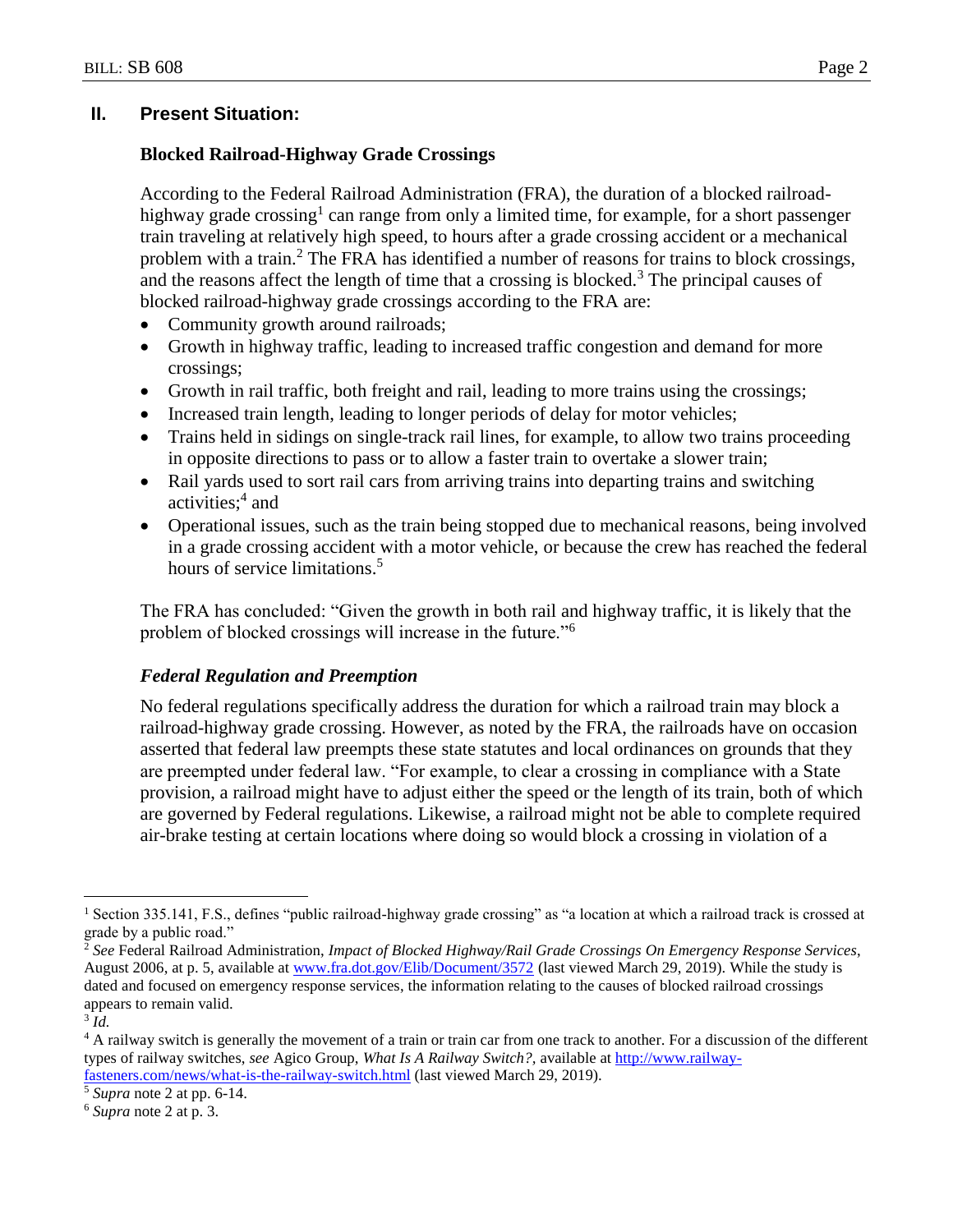State provision. Where there is a conflict between the State law and Federal safety requirements, the courts will find the State law to be preempted and, thus, unenforceable."<sup>7</sup>

In *The People v. Burlington Northern Santa Fe Railroad*,<sup>8</sup> 209 Cal.App.4<sup>th</sup> 1513, (First DCA Cal. 2012), involving an order of the California Public Utilities Commission generally requiring that a crossing blocked by a stopped train be opened within ten minutes, the court noted "The People have not cited, and we have not discovered through our independent research, a single case in which a court considered [Interstate Commerce Commission Termination Act] preemption and concluded that an antiblocking regulation was *not* preempted."<sup>9</sup>

Nonetheless, according to the FRA, "The great majority of states place restrictions on the amount of time a highway-rail grade crossing can be blocked…but generally does not exceed 20 minutes. A number of state laws contain an exception for emergencies or circumstances beyond the control of the railroad company. Individual cities and towns<sup>10</sup> within states that do not have relevant statutes regarding blocked crossings may have ordinances restricting the blocking of highway-rail grade crossings within their jurisdictions."<sup>11</sup>

#### **Florida Law**

Section 351.03, F.S., provides requirements for railroad companies and local governments with respect to railroad-highway grade crossings. That statute requires in part that when a railroad train engages in a switching operation, or stops such that a public highway, street, or road is blocked at any time from one-half hour after sunset to one-half hour before sunrise, the crew of the railroad train must place a lighted fusee<sup>12</sup> or other visual warning device in both directions from the train, on or at the edge of the road, to warn approaching motorists that a railroad train is blocking the road.<sup>13</sup> This provision does not apply to crossings at which there are automatic warning devices that are properly functioning, or at which there is adequate lighting. A violation of this provision is a second degree misdemeanor, punishable by a definite term of imprisonment not exceeding 60 days or by a fine of \$500.<sup>14</sup>

 $\overline{a}$ 

<sup>7</sup> *Supra* note 2 at p. 16.

 $8$  209 Cal.App.4<sup>th</sup> 1513 (1 DCA Cal. 2012). The opinion cites to a number of other cases involving blocked-crossing duration limits.

<sup>&</sup>lt;sup>9</sup> Id. at 1529. A concurring opinion concluded that the Federal Railroad Safety Act (FRSA) of 1970 likewise "covers," or preempts, the subject of time limits on trains stopped at crossings, and that the time limit at issue in the Utilities Commission order was not saved under the FRSA "savings clause." *Id.* at 1539. The clause "saves" state statutes that are necessary to eliminate or reduce an essentially local safety or security hazard; not incompatible with federal law, and not unreasonably burdensome on interstate commerce. *Id.* at 1517-1518.

<sup>&</sup>lt;sup>10</sup> As an example of a town in Florida with such an ordinance, see the Town of Baldwin Code of Ordinances, Chapter 15. Offenses, section 15-11, available at [http://baldwin-fl.elaws.us/code/coor\\_ptii\\_ch15\\_sec15-11](http://baldwin-fl.elaws.us/code/coor_ptii_ch15_sec15-11) (last viewed March 29, 2019). The ordinance allows obstruction of a crossing for no more than five minutes in a 15-minute period, with exceptions for an emergency, limited to a railroad accident or collision; a locomotive or rail-car mechanical failure; a track-switching or signalsystem failure; or a blocking of the tracks themselves that is not due to or caused by control.

<sup>11</sup> *See* FRA, *Compilation of State Laws & Regulations Affecting Highway-Rail Grade Crossings*, "Blocked Crossings" heading, available at<https://www.fra.dot.gov/StateLaws> (last viewed March 29, 2019).

 $12$  A fusee in the context of railroad operations is "a red flare light used on a railroad as a warning signal to approaching trains." *See* Dictionary.com, *fusee,* available at<https://www.dictionary.com/browse/fusee> (last viewed March 29, 2019).  $13$  Section 351.03(5)(a), F.S.

<sup>14</sup> Section 775.082(4)(b), and s. 775.083(1)(e), F.S.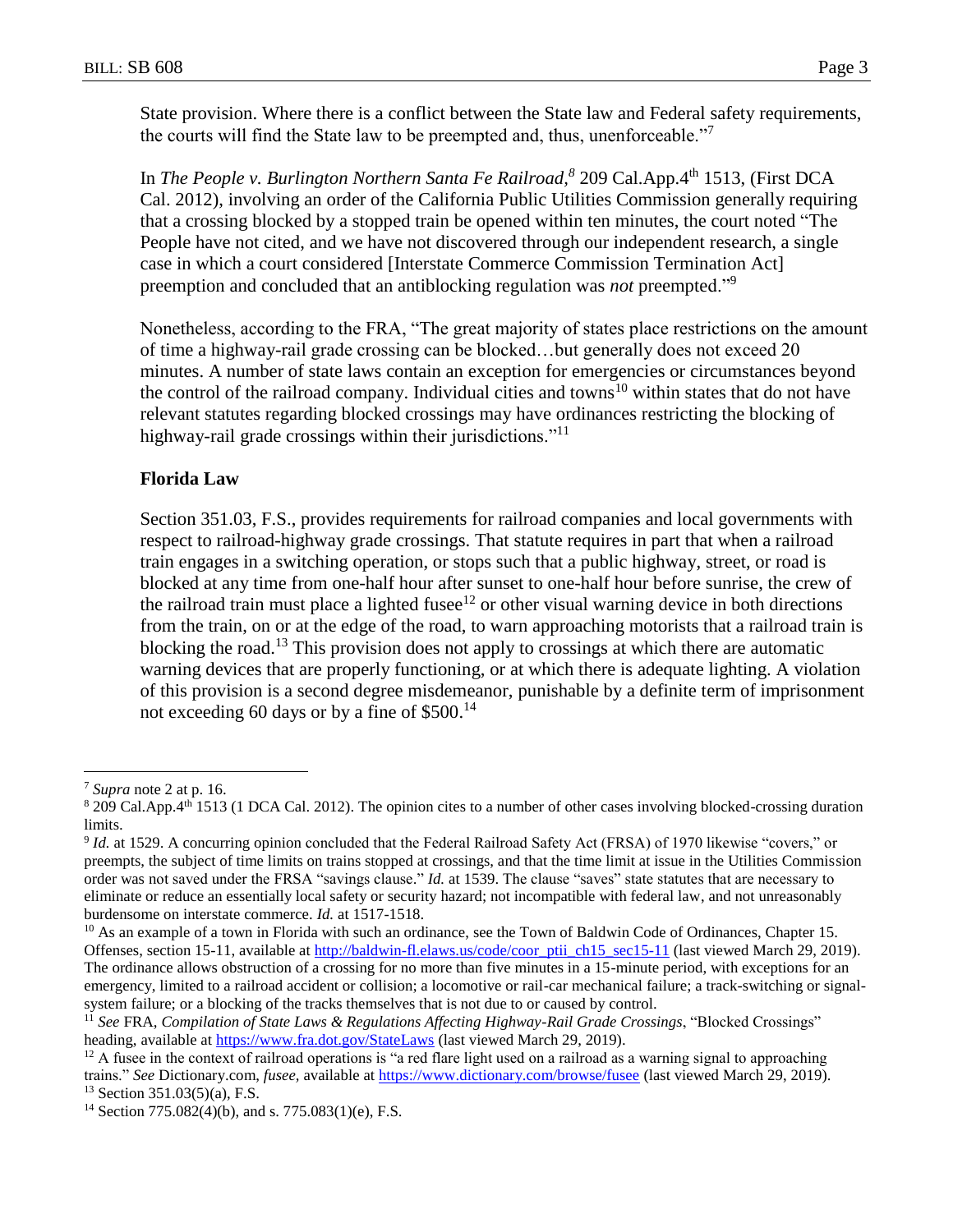$\overline{a}$ 

Section 351.034, F.S., provides requirements for clearing railroad-highway grade crossings for emergency vehicles. Except for trains or equipment stopped due to mechanical failure where separation or movement is not possible, any train or equipment that has come to a complete stop and is blocking a crossing must be cut, separated, or moved to clear the crossing upon the approach of any emergency vehicle, as follows:

- An ambulance operated by public authority or by private persons;
- A fire engine, or an emergency vehicle operated by power or electric companies;
- Any other vehicle when operated as an emergency vehicle, defined as one which is engaged in the saving of life, property, or responding to any other public peril; or
- An emergency vehicle used as such by the United States government when, upon approach, the vehicle gives warning by sounding sirens, flashing lights, flag waving, or any other warning sufficient to attract attention to the emergency vehicle, upon which the train or equipment must be cut and the crossing cleared "with all possible dispatch" to permit the emergency vehicle to pass.

Florida law does not otherwise address the length of time for which a train may block a railroadhighway grade crossing.

# **III. Effect of Proposed Changes:**

The bill amends s. 351.03, F.S., relating to railroad-highway grade-crossing warning signs and signals, revising the title to remove reference to blocking highways, roads, and streets *during darkness.* The bill also adds a new subsection (6) to that section of law, prohibiting a train that has come to a complete stop from remaining stopped so as to block a public highway, street, or road at a railroad-highway grade crossing for more than 15 minutes, unless the stoppage is due to a safety-related emergency or a mechanical failure that renders movement of the train impossible.

The bill also directs a law enforcement officer, as defined in s. 943.10, F.S.,<sup>15</sup> to issue a citation to the owner or operator who violates the above provision and imposes graduating fines, payable to the clerk of court, based on the length of time a crossing is blocked. If the crossing is blocked for:

- More than 15 minutes but less than 20 minutes, the fine is \$200.
- Twenty minutes or more but less than 30 minutes, \$300.
- Thirty minutes or more but less than 1 hour, \$600.
- For one hour, \$1,200 plus \$1,000 for each additional 15 minutes after the first hour.

The bill also prohibits a person who is a member of a railroad train crew, yard crew, or engine crew from being held personally liable for the violation of any state law or municipal or county ordinance that regulates or intends to regulate the occupying or blocking of a public highway,

<sup>&</sup>lt;sup>15</sup> That section defines "law enforcement officer" to mean "any person who is elected, appointed, or employed full time by any municipality or the state or any political subdivision thereof; who is vested with authority to bear arms and make arrests; and whose primary responsibility is the prevention and detection of crime or the enforcement of the penal, criminal, traffic, or highway laws of the state. This definition includes all certified supervisory and command personnel whose duties include, in whole or in part, the supervision, training, guidance, and management responsibilities of full-time law enforcement officers, part-time law enforcement officers, or auxiliary law enforcement officers but does not include support personnel employed by the employing agency."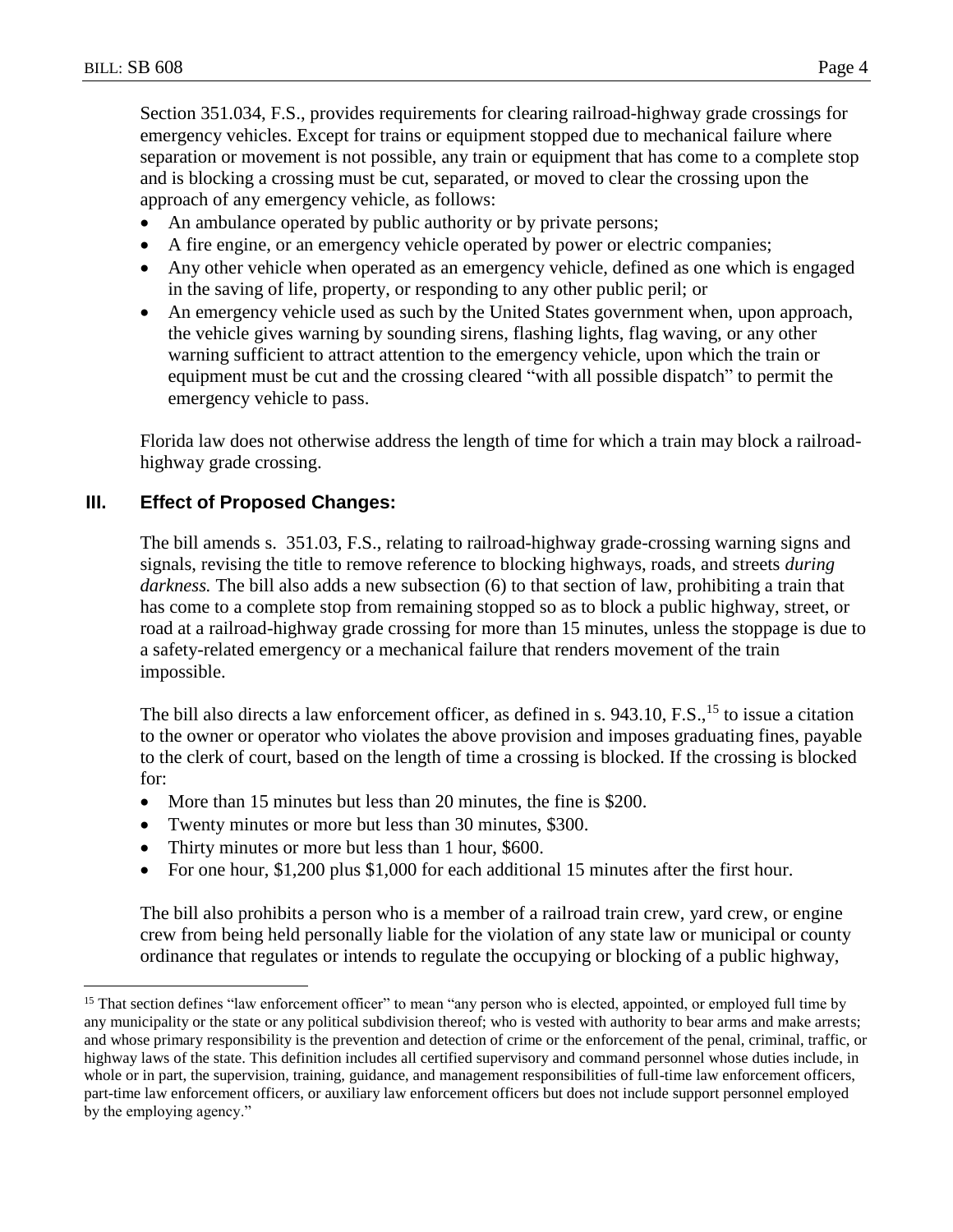street, or road at a railroad-highway grade crossing by a railroad train upon reasonable proof that the person's action was necessary due to circumstances beyond his or he control or in order to comply with written or verbal orders or instructions from his or her employer or employer's agent. Additionally, the bill provides that this provision does not relieve the employer or railroad company of any responsibility of the employer or railroad company pursuant to such state law or municipal or county ordinance.

# **IV. Constitutional Issues:**

A. Municipality/County Mandates Restrictions:

None.

B. Public Records/Open Meetings Issues:

None.

C. Trust Funds Restrictions:

None.

D. State Tax or Fee Increases:

None.

E. Other Constitutional Issues:

The provisions contained in the bill appear to be subject to challenge on the basis of federal preemption.

## **V. Fiscal Impact Statement:**

A. Tax/Fee Issues:

None.

B. Private Sector Impact:

Indeterminate, as the frequency and duration of blocked crossings is unknown. However, to the extent that the bill results in a reduction of delays at railroad-highway grade crossings, the traveling public and affected businesses may benefit.

To the extent that an owner or operator of a railroad commits and is cited for a violation under the bill's provisions, the owner or operator would incur expenses associated with payment of the applicable fine, or with pursuing a legal challenge to the state statute in an indeterminate amount.

A member of a railroad train crew, yard crew, or engine crew may incur expenses associated with providing "reasonable proof that the person's action was necessary due to